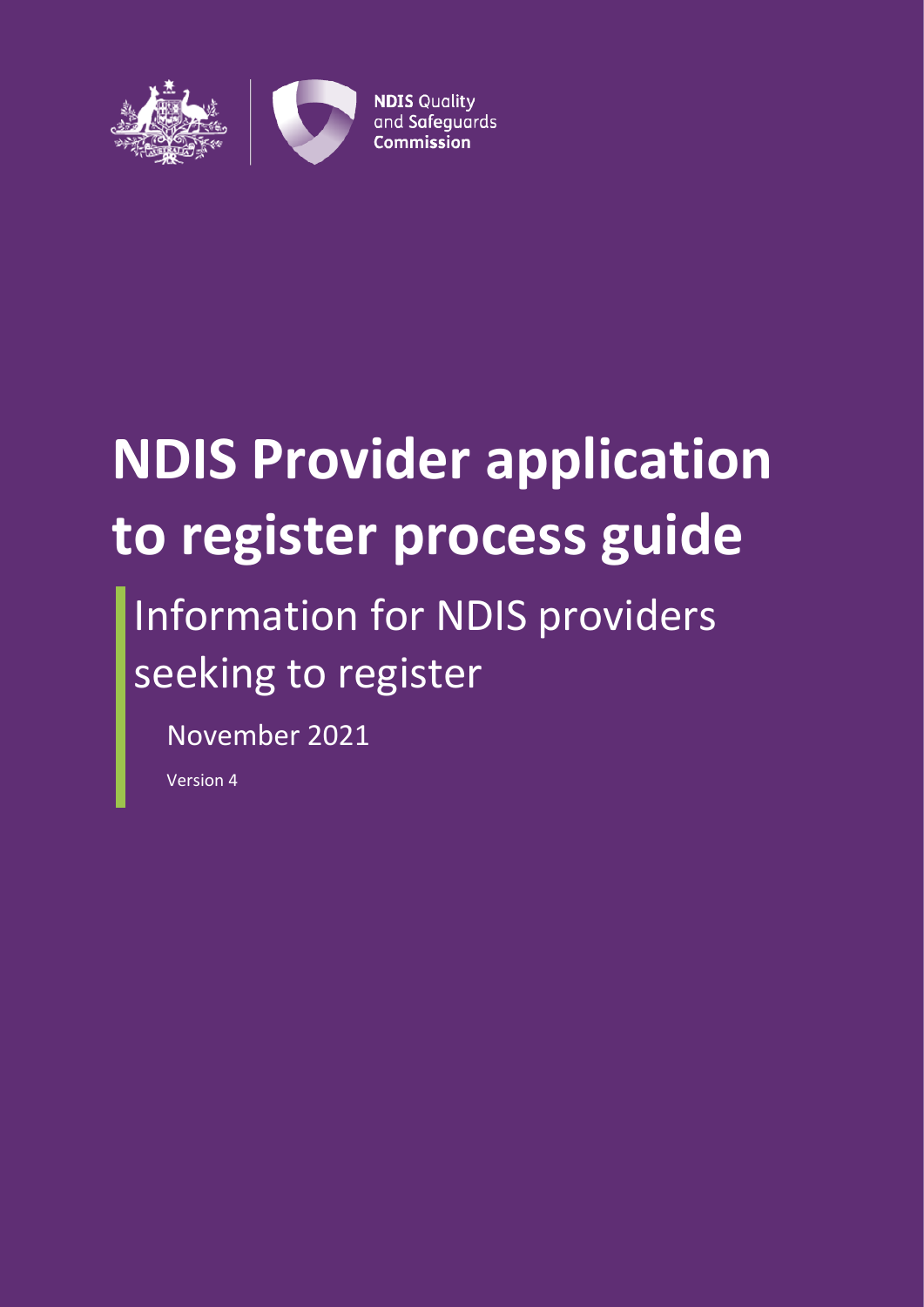## **Contents**

| What are the requirements to register as an NDIS provider under the NDIS Commission?  3 |  |
|-----------------------------------------------------------------------------------------|--|
|                                                                                         |  |
|                                                                                         |  |
|                                                                                         |  |
|                                                                                         |  |
| 1.                                                                                      |  |
| 2.                                                                                      |  |
|                                                                                         |  |
|                                                                                         |  |
| Audit 8                                                                                 |  |
|                                                                                         |  |
|                                                                                         |  |
|                                                                                         |  |
|                                                                                         |  |
|                                                                                         |  |
|                                                                                         |  |
|                                                                                         |  |
|                                                                                         |  |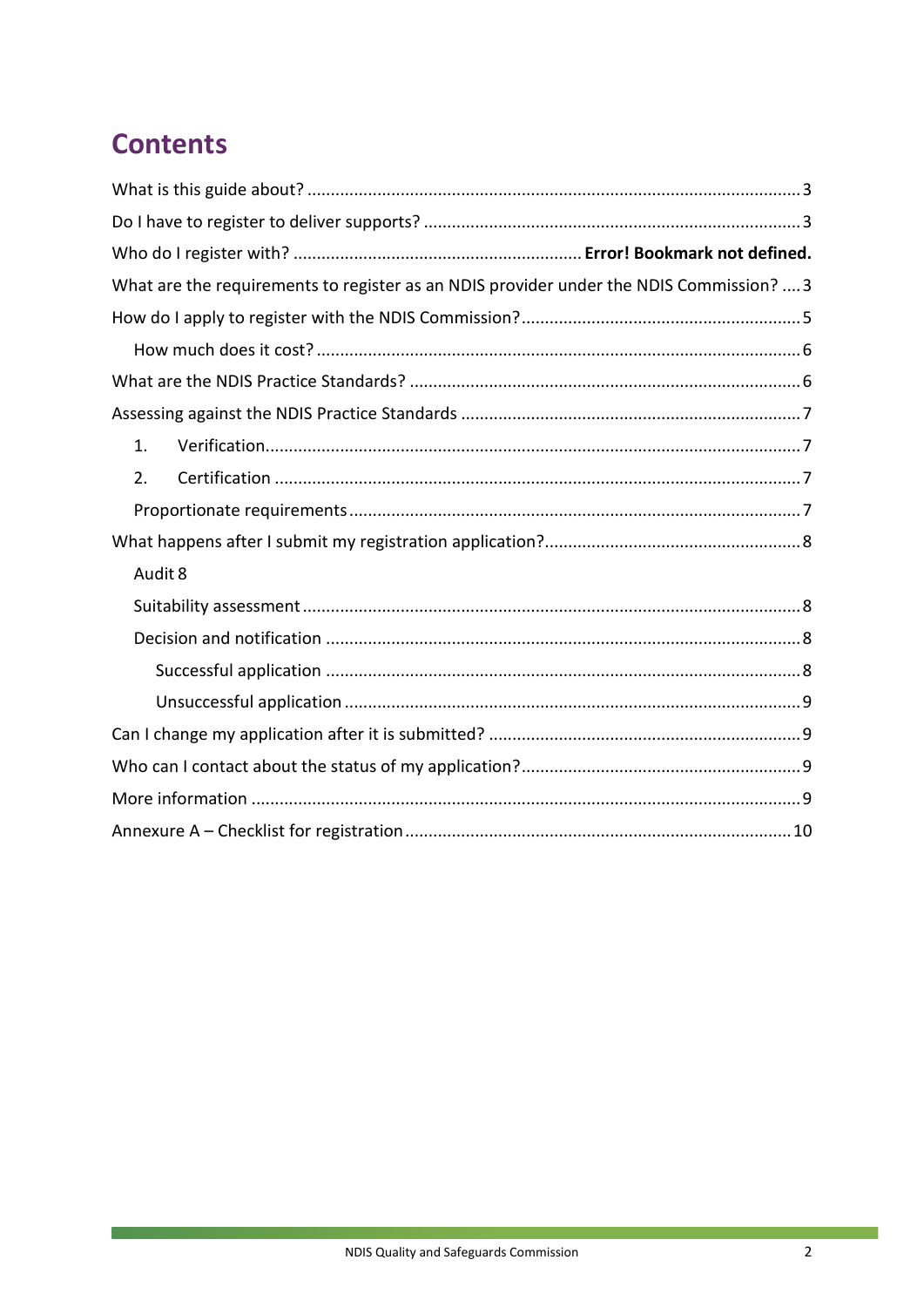## <span id="page-2-0"></span>**What is this guide about?**

This guide outlines the process for applying to register as an NDIS provider under the requirements of the NDIS Quality and Safeguards Commission (NDIS Commission). The information in this guide is designed to support new applications to be an NDIS provider. Providers who are currently registered with the NDIS Commission should refer to the Registration Renewal Process Guide.

## <span id="page-2-1"></span>**Do I have to register to deliver supports?**

Whether you are required to register to deliver supports depends on the types of supports and services that you are delivering as well as how the participant chooses to manage their plan.

- **Agency managed plan:** NDIS providers that are providing NDIS supports and services to NDIS participants that are managed by the NDIA are required to be registered.
- **Self-managed plan:** Participants who choose to self-manage their plan can receive supports from registered and unregistered providers.
- **Registered plan management provider:** Participants who choose to use a registered plan management provider can receive supports from registered and unregistered providers. However, the plan management provider must be registered<sup>1</sup>.

In addition, providers must be registered if they are:

- deliver specialist disability accommodation,
- use restrictive practices, or

-

develop behaviour support plans.

## <span id="page-2-2"></span>**What are the requirements to register as an NDIS provider?**

To register as an NDIS provider you will need to meet relevant parts of the NDIS Practice Standards in relation to the supports and services your organisation delivers, or is intending to deliver.

<sup>1</sup> Section 42(2)(b) of the *[National Disability Insurance Scheme Act 2013](https://www.legislation.gov.au/Details/C2016C00934)*.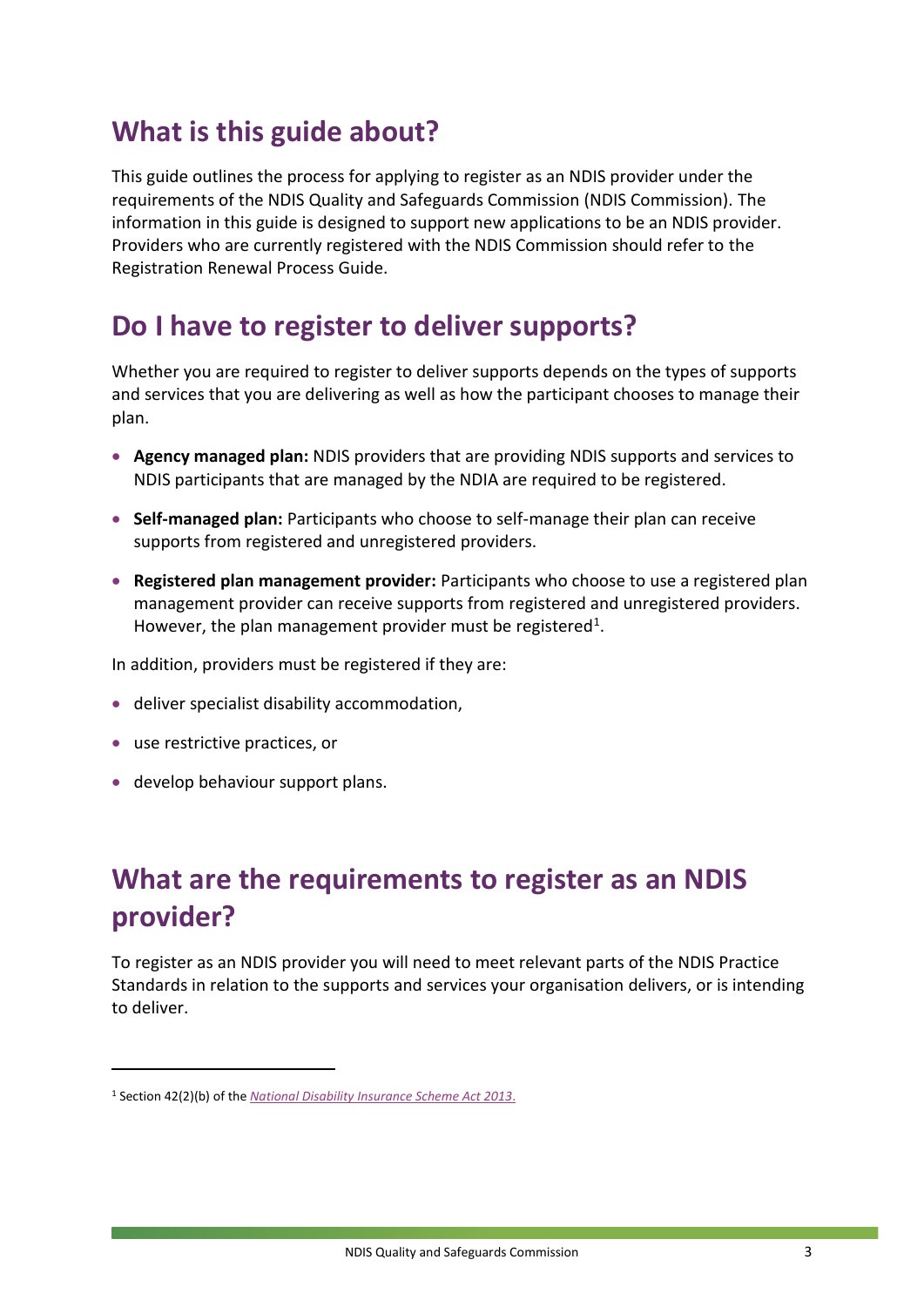The NDIS Commission will also take into account your organisation's suitability to deliver NDIS supports and services when making a decision on your registration application.

The registration process is designed to assess the suitability of providers to deliver NDIS supports and services to NDIS participants, and the providers' compliance with the NDIS Practice Standards.

An important part of assessing that compliance is to consider how a provider operationalises policies and procedures in the course of delivering supports and services. The process of assessing compliance includes inputs from NDIS participants and other stakeholders experiencing the services.

The NDIS Code of Conduct also considers the behaviours and conduct of workers (and the provider) in how it goes about supporting people accessing their services.

Auditors are trained in how to consider the experience of NDIS participants, and the operational practices of an NDIS provider in receiving supports and services.

These are all important inputs the NDIS Commission's consideration of any new registration application, or renewal.

Registered NDIS providers are required to:

- comply with conditions of registration and the NDIS Practice Standards
- as part of their registration application or renewal process, complete a self-assessment against the NDIS Practice Standards and undergo an audit against the NDIS Practice Standards by a certified auditing body approved by the NDIS Commission
- comply with the NDIS Code of Conduct and support their workers to meet its requirements
- have an in-house complaints management and resolution system and support participants to make a complaint
- have an in-house incident management system and notify the NDIS Commission of reportable incidents
- ensure all workers are screened through a new national worker screening process
- meet behaviour support requirements (if applicable), including reporting restrictive practices to the NDIS Commission.

The quality indicators that NDIS providers use to demonstrate compliance with the NDIS Practice Standards depend on the type of organisation, and the supports and services to be delivered*.*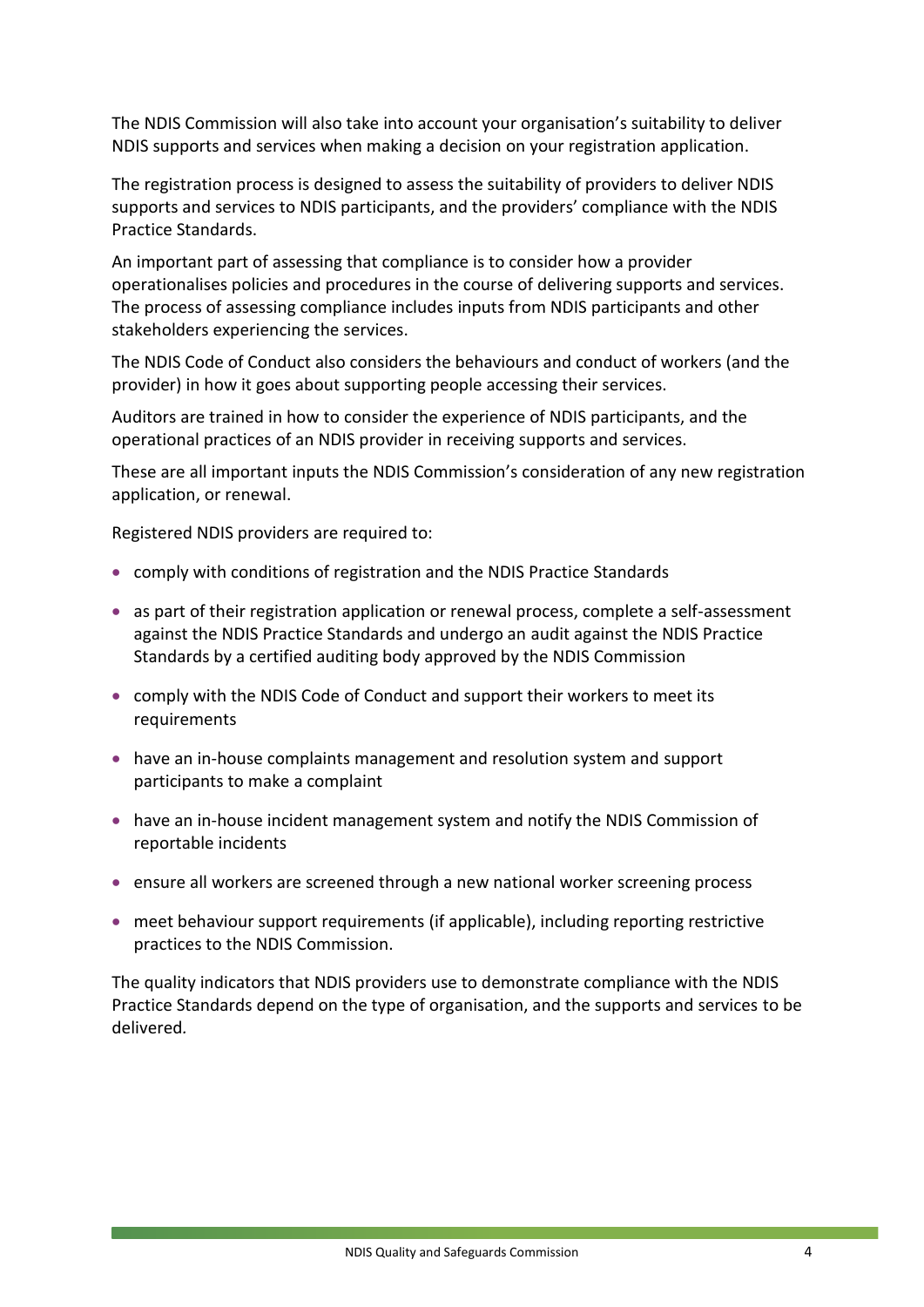## <span id="page-4-0"></span>**How do I apply to register with the NDIS Commission?**

You can apply to register with the NDIS Commission by completing and submitting the application form from the Applications Portal on the NDIS Commission's website. You must be authorised to act on behalf of the organisation applying for registration to submit an application. To be eligible to apply, the organisation must also have an Australian Business Number (ABN).

On the NDIS Provider registration application, you will be required to provide information about your organisation's:

- contact details
- corporate structure
- key personnel (i.e. board and senior management)
- service profile and service coverage areas
- the registration groups you wish to be registered for.

You will also provide some specific detail about the supports and services your organisation delivers, or is intending to deliver. This detail will help determine which modules, or parts of the modules of the NDIS Practice Standards apply to your organisation.

Once this part of the form is finalised you will be able to undertake a self-assessment against the relevant parts of the NDIS Practice Standards, and upload any documents you are submitting as evidence that you self-assess as meeting the relevant NDIS Practice Standards. When this section is complete you are able to submit your application.

The application form, including self-assessment responses, can be saved at any point. You have up sixty (60) days to complete the application.

**1. Submit your application to the NDIS Commission 2. Undertake audit against the NDIS Practice Standards 3. NDIS Commission assesses suitability 4. NDIS Commission notifies you of outcome 5. Comply with conditions and receive certificate of registration**

The steps to undertake a registration application are:

**Annexure A** provides a checklist of the high-level information required for your application. Reviewing this annexure prior to commencing the application will assist you prepare to undertake the application process as efficiently as possible.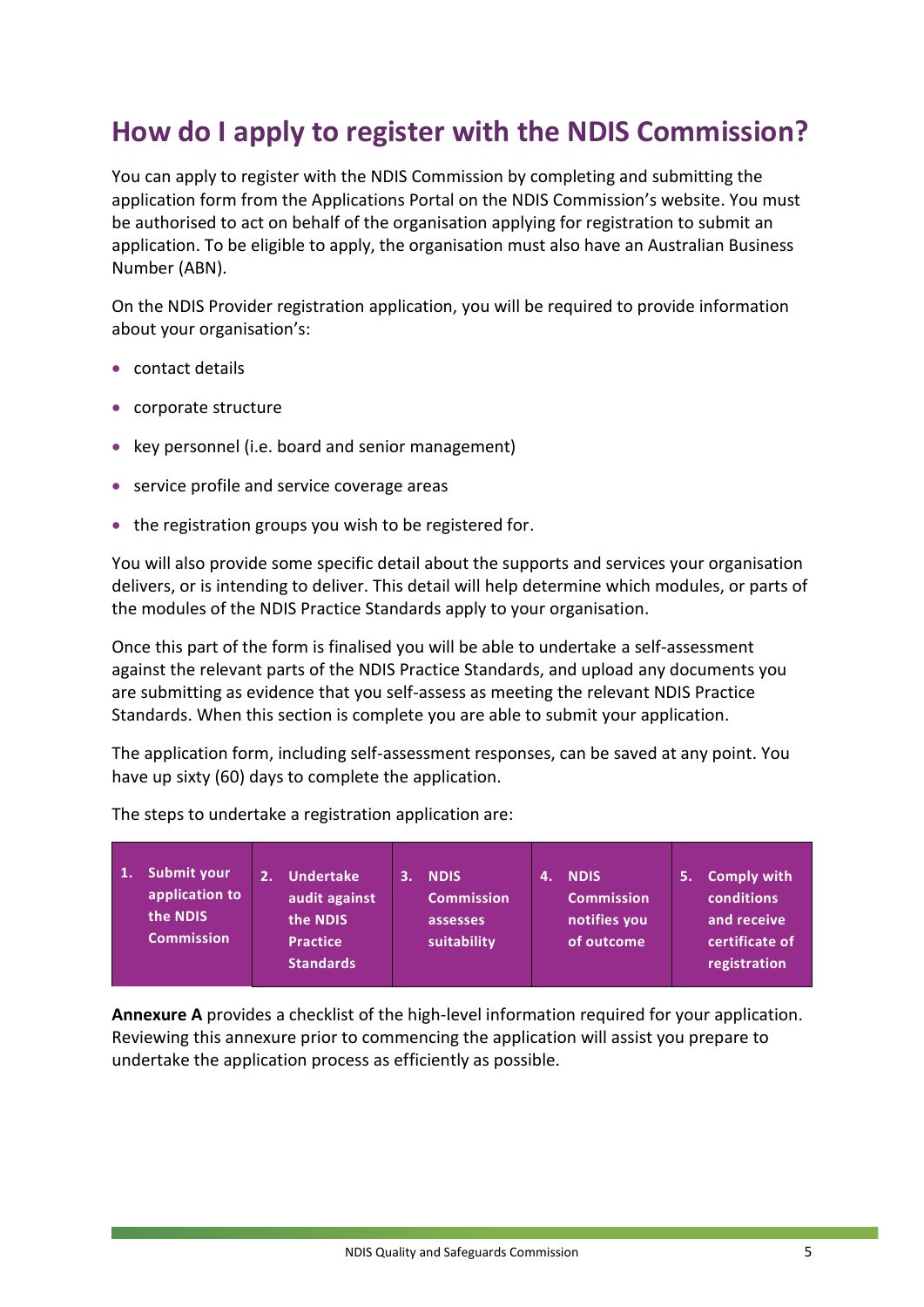#### <span id="page-5-0"></span>**How much does it cost?**

Submitting a NDIS provider registration application is free. However you will be responsible for the cost of the audit against the applicable NDIS Practice Standards.

## <span id="page-5-1"></span>**What are the NDIS Practice Standards?**

NDIS Practice Standards create an important benchmark for providers to assess their performance, and to demonstrate how they provide high quality and safe supports and services to NDIS participants. Together with the NDIS Code of Conduct, the NDIS Practice Standards will assist NDIS participants to be aware of what quality service provision they should expect from NDIS providers.

The NDIS Practice Standards set out some of the requirements that applicants must comply with to be registered as an NDIS provider. The NDIS Practice Standards consist of a core module and several supplementary modules that apply according to the types of supports and services NDIS providers deliver.

The **Core module** covers:

- rights and responsibility for participants
- governance and operational management
- the provision of supports, and
- the support provision environment

The **supplementary modules** cover:

- High intensity daily personal activities
- Specialist behaviour support, including implementing behaviour support plans
- Early childhood supports
- Specialised support co-ordination
- Specialist disability accommodation, and
- Verification.

Each module of the NDIS Practice Standards consists of a series of high level, participant focused, outcomes. Each outcome is associated to a number of quality indicators.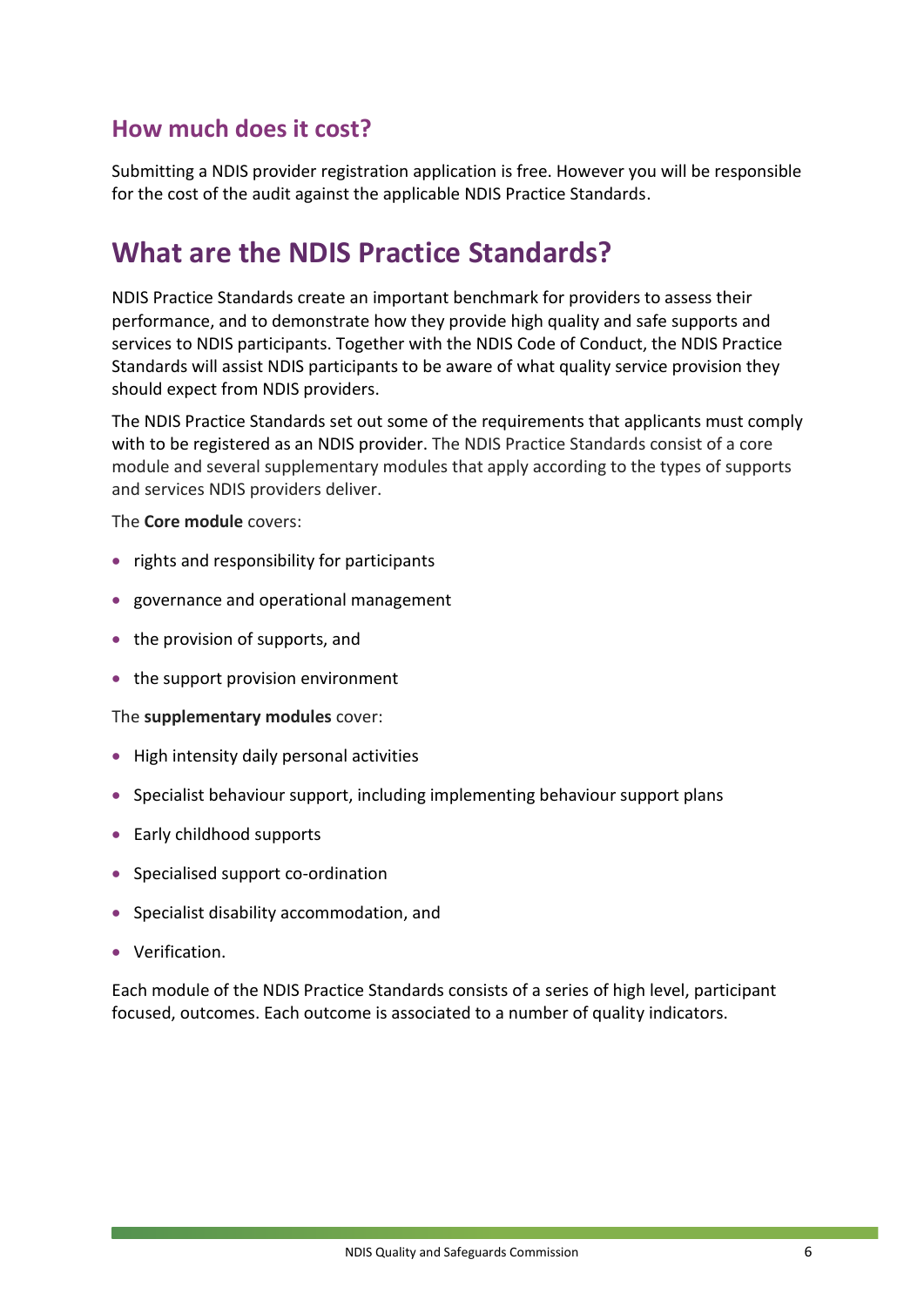## <span id="page-6-0"></span>**Assessing against the NDIS Practice Standards**

All providers seeking registration will be required to undertake an audit against the applicable NDIS Practice Standards as part of the NDIS Commission's registration requirements.

There are two ways to assess whether your organisation meets the relevant NDIS Practice Standards:

#### <span id="page-6-1"></span>**1. Verification**

Verification is for all providers (excluding government entities) delivering lower risk, lower complexity supports and services only. When registering through verification, NDIS providers supply documentation against the four standards and each outcome within the verification module of the NDIS Practice Standards. The following guidance outlines the required documentation. The documentation is in relation to their identity, professional qualifications, experience, ongoing professional development, criminal and character checks, insurances and completion of the NDIS mandatory worker orientation program. Evidence of systems and processes to manage work health and safety, incidents and complaints is also required, proportionate to the size of the organisation.

These documents are checked through a desktop audit undertaken by an approved quality auditor.

#### <span id="page-6-2"></span>**2. Certification**

Certification is for all providers delivering higher risk, more complex supports and services.

A certification audit is required to examine governance and operational management processes of the provider and their ability to deliver quality services.

#### <span id="page-6-3"></span>**Proportionate requirements**

Registration requirements under the NDIS Commission and the NDIS Practice Standards are designed to be proportionate. What this means is that a smaller provider with fewer workers and participants is not expected to present the same evidence as a national provider with a large workforce and many participants. Auditors will make sure that the way the NDIS provider demonstrates the meeting of each standard is appropriate to their size, scale and the supports they deliver.

The NDIS Commission has overall responsibility for ensuring that the assessment methods used are proportionate and focus on a provider's capability and capacity to manage quality within their organisation, focusing on the outcomes for NDIS participants.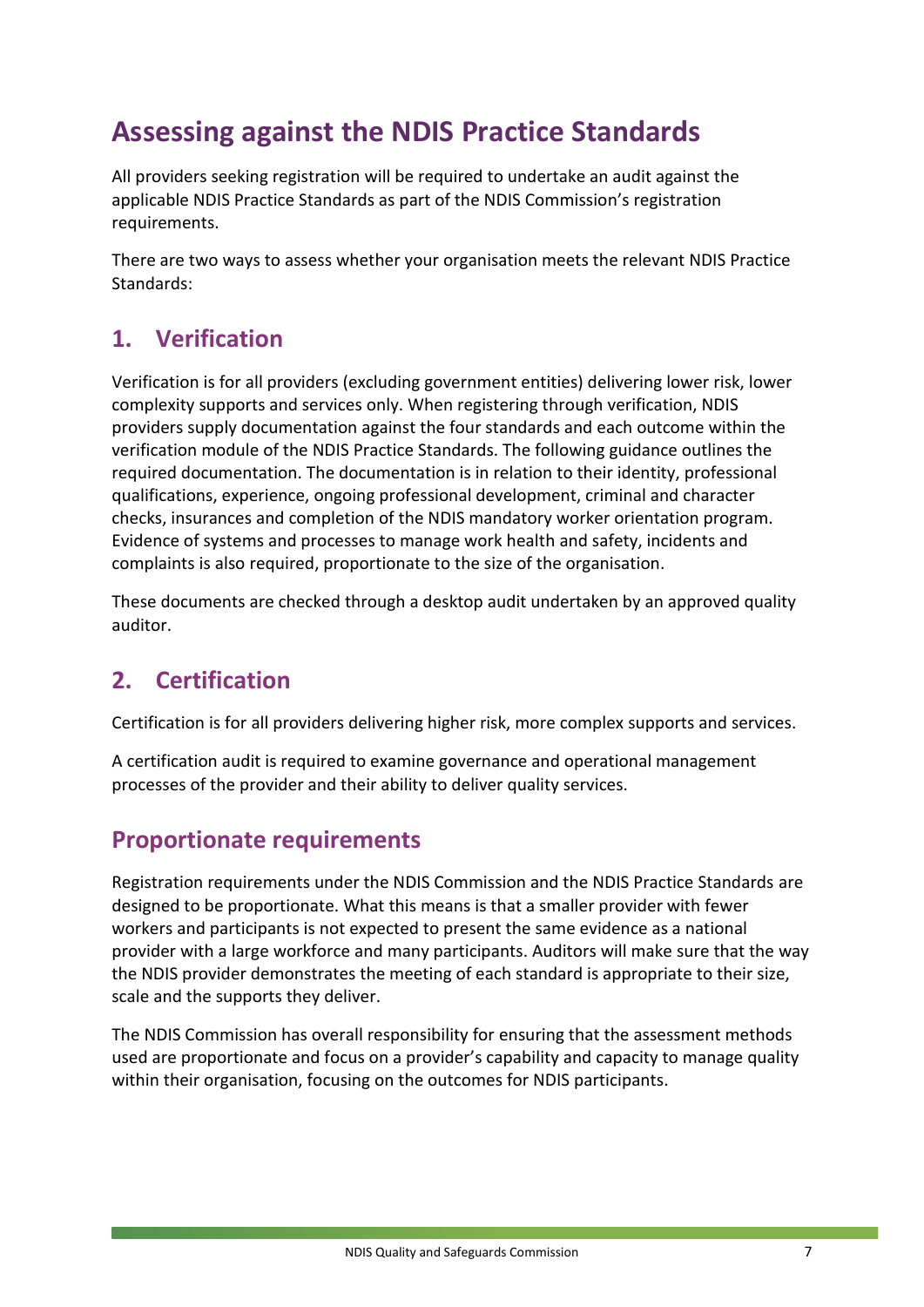## <span id="page-7-0"></span>**What happens after I submit my registration application?**

Once you have submitted your registration application with the NDIS Commission, you will receive confirmation of your submission in an email. The NDIS Commission's system will also generate an 'initial scope of audit' document based on the information provided on the registration application. This document will assist you to engage an approved quality auditor to assess your organisation against the relevant modules, or parts of the modules of the NDIS Practice Standards. Once the audit is complete, your auditor will report the audit outcomes to the NDIS Commission.

#### <span id="page-7-1"></span>**Audit**

You will undertake either a verification audit or certification audit with an approved quality auditor. The NDIS Commission Audit Process Guide will assist you in understanding how the audit will be undertaken.

#### <span id="page-7-2"></span>**Suitability assessment**

The NDIS Commission will assess your application with respect to the suitability of your organisation and the suitability of your organisation's key personnel. Key personnel are the individuals who hold key executive, management or operational positions in your organisation, such as directors, managers, board members, chief executive officer or chairperson. You must include all key personnel on your application.

The NDIS Commission Suitability Assessment Guide will assist you in understanding how the audit will be undertaken.

#### <span id="page-7-3"></span>**Decision and notification**

The NDIS Commission will consider the audit report and suitability assessment to make a registration decision. The NDIS Commission will contact you with the decision and reasons. The timeframe for the application process will depend on a number of factors, including the size and scale of your organisation as well as the complexity and range of the supports and services you deliver.

#### <span id="page-7-4"></span>**Successful application**

If your application is successful you will receive a certificate of registration. This certificate will include details such as the classes of supports or services you are registered to provide, the period of registration and any conditions on your registration.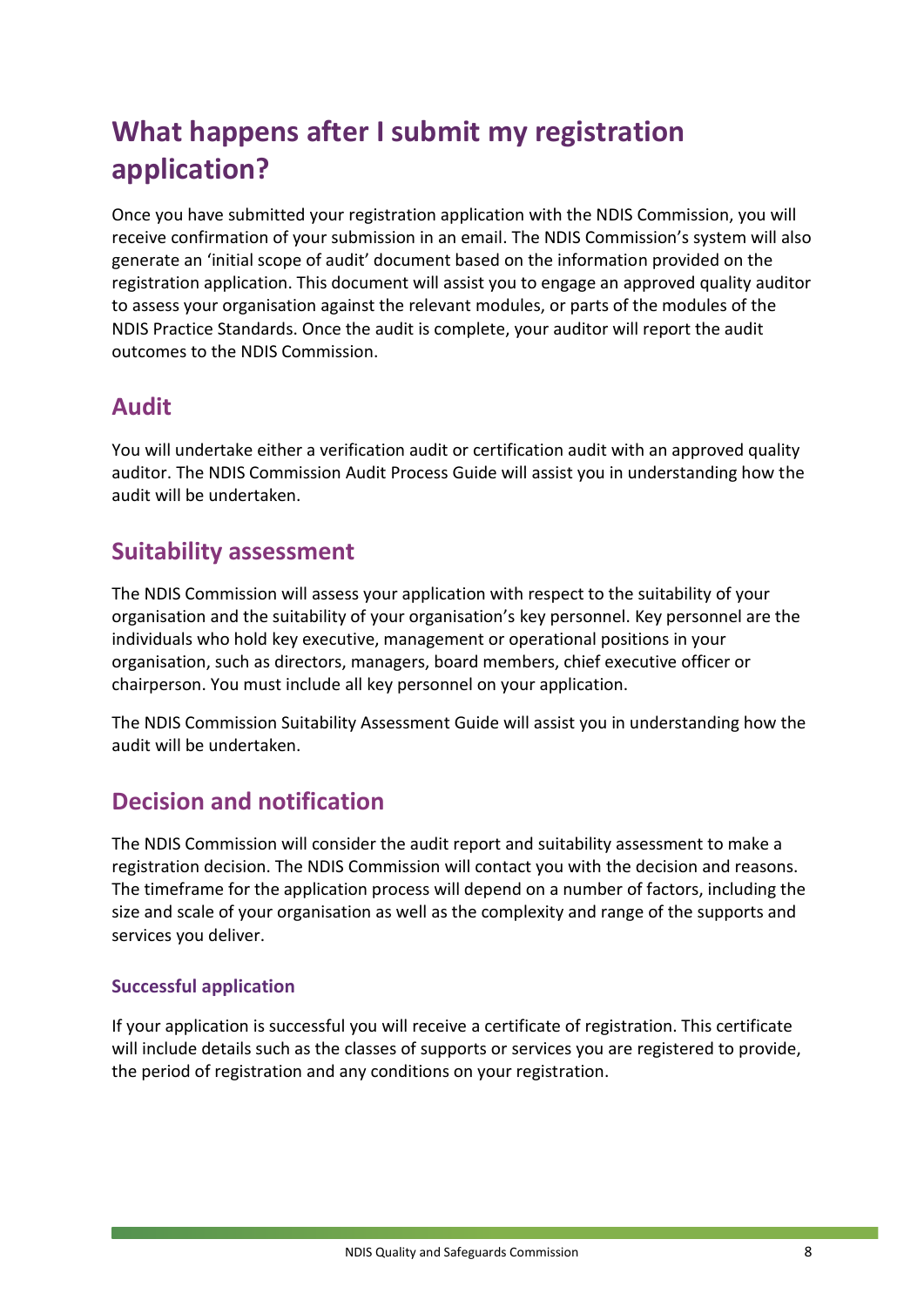You are obliged to comply with all conditions of registration, including the NDIS Practice Standards, from registration.

NDIS providers will be published on the NDIS Commission's provider register. This register will include details about your registration as well as any relevant compliance action taken in relation to your organisation.

#### <span id="page-8-0"></span>**Unsuccessful application**

If your application is unsuccessful the NDIS Commission will inform you of the reasons why. You may request a review within three months of the decision.

## <span id="page-8-1"></span>**Can I change my application after it is submitted?**

Once you have submitted your application you will not be able to make any changes to the information provided. The quote(s) provided by an approved quality auditor will be based on the information which you provides as part of your registration application. You are not able to update this information prior to selecting an approved quality auditor, and, once you have selected one, requesting them to change this information may impact on the quote provided, the timing or the duration of the audit. It is important that the information you enter in the registration application is as complete and accurate as possible. You can discuss the required changes with your approved quality auditor once they are associated with your registration record on the NDIS Commission's system.

## <span id="page-8-2"></span>**Who can I contact about the status of my application?**

The NDIS Commission will not be able to make a determination on the registration application until after the approved quality auditor has provided the audit outcomes to the NDIS Commission.

To find out about the status of your registration renewal application after your audit has been finalised an the auditor has provided the audit outcomes to the NDIS Commission contact the Provider Registration team by email to: [registration@ndiscommission.gov.au.](mailto:registration@ndiscommission.gov.au)

## <span id="page-8-3"></span>**More information**

For more information about NDIS provider registration please visit the [NDIS Commission](https://www.ndiscommission.gov.au/)  [website.](https://www.ndiscommission.gov.au/)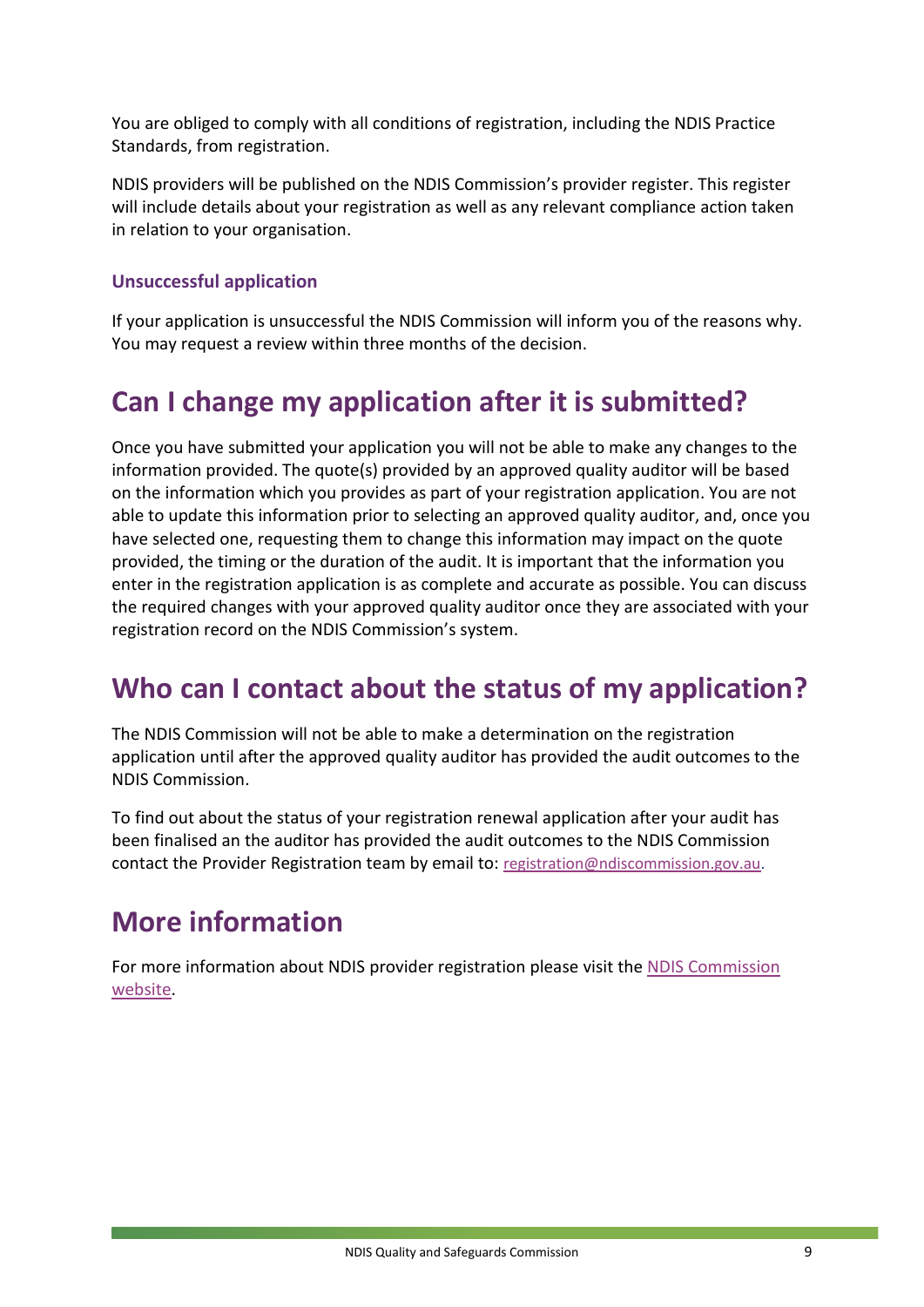## <span id="page-9-0"></span>**Annexure A – Checklist for registration**

Below is a high-level checklist of the information to be included as part of your NDIS Provider registration application. Note that this list is not exhaustive and is intended to be used as a guide only.

Before starting the application, please ensure that:

- The primary contact is authorised to act on behalf of the organisation in relation to the application for registration.
- The organisation has an Australian Business Number (ABN).

| <b>Information type</b>                         | <b>High-level detail</b>                                                                                                                                                                                                                                                                                                                           |
|-------------------------------------------------|----------------------------------------------------------------------------------------------------------------------------------------------------------------------------------------------------------------------------------------------------------------------------------------------------------------------------------------------------|
| <b>Contact details</b>                          | The primary contact person and contact details<br>$\bullet$<br>The registered business' contact details<br>$\bullet$<br>The applicant's postal address<br>Whether services are delivered from the contact address<br>provided                                                                                                                      |
| <b>Business registration</b><br>details         | Your Australian Business Number (ABN), Australian Company<br>Number (ACN) or Australian Registered Body Number<br>(ARBN)<br>The entity type<br>$\bullet$<br>The parent entity's ABN, ACN and ARBN (if applicable)<br>$\bullet$<br>The email address to which you would like to receive<br>$\bullet$<br>information about payments once registered. |
| <b>Organisation structure</b><br>and governance | Details of all key personnel, including contact number, email<br>$\bullet$<br>address and date of birth.<br>If the key personnel is a shareholder, the percentage share<br>$\bullet$<br>will also be required.                                                                                                                                     |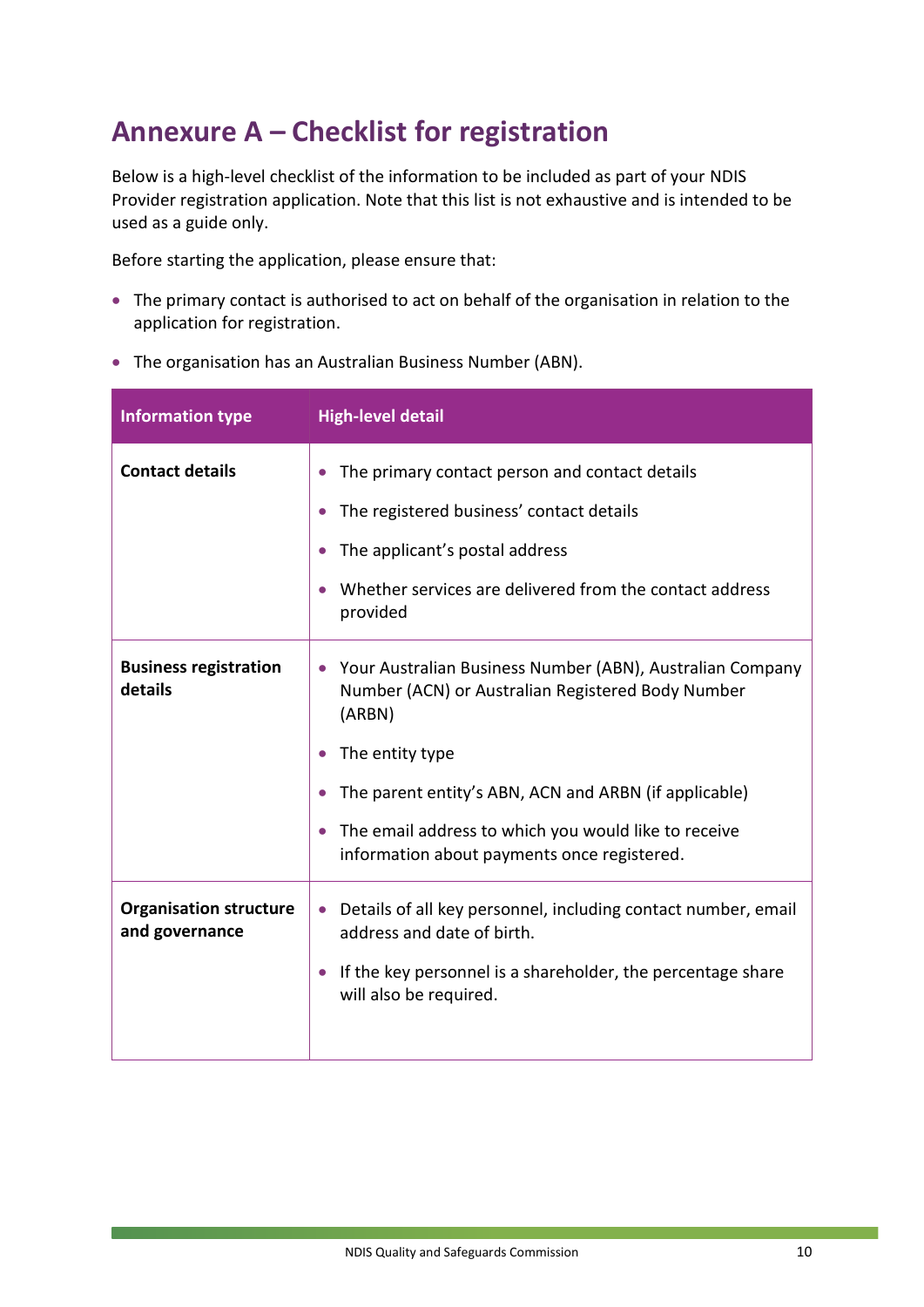| <b>Information type</b>                     | <b>High-level detail</b>                                                                                                                                                                                                                                                   |
|---------------------------------------------|----------------------------------------------------------------------------------------------------------------------------------------------------------------------------------------------------------------------------------------------------------------------------|
| <b>Suitability</b>                          | Details relating to the suitability of the applicant and its key<br>personnel, including:                                                                                                                                                                                  |
|                                             | If the applicant has ever been in receivership, subject to a<br>winding up order and / or under administration.                                                                                                                                                            |
|                                             | If any of the applicant's key personnel have ever been<br>convicted of an indictable offence.                                                                                                                                                                              |
|                                             | • If the applicant, or any of the applicant's key personnel,<br>insolvent under administration, or been insolvent under<br>administration (or equivalent in home jurisdiction).                                                                                            |
|                                             | If the applicant, or any of the applicant's key personnel<br>commenced bankruptcy proceedings.                                                                                                                                                                             |
|                                             | If any of the key personnel have been disqualified as a<br>$\bullet$<br>director of a company, and/ or disqualified from managing<br>corporations.                                                                                                                         |
|                                             | If the applicant or any of the applicant's key personnel have<br>been the subject of any investigation, adverse findings or<br>enforcement by any regulator, including authorities<br>responsible for the quality or regulation of services for<br>people with disability. |
|                                             | If any of the applicant's key personnel, or the applicant<br>$\bullet$<br>overall, have been the subject of any findings or judgement<br>in relation to fraud, misrepresentation or dishonesty.                                                                            |
| <b>Registration Groups</b>                  | The registration groups which you deliver or are preparing to<br>deliver services in.                                                                                                                                                                                      |
| <b>Service Delivery</b><br><b>Questions</b> | Questions relating to the delivery of services, including the<br>management of medications, disposal of waste and use of<br>restrictive practices. These questions help determine your<br>scope of practice.                                                               |
| Self-Assessment<br>against the applicable   | Based on your organisation profile, the registration groups you<br>select and your responses to the service delivery requirements,                                                                                                                                         |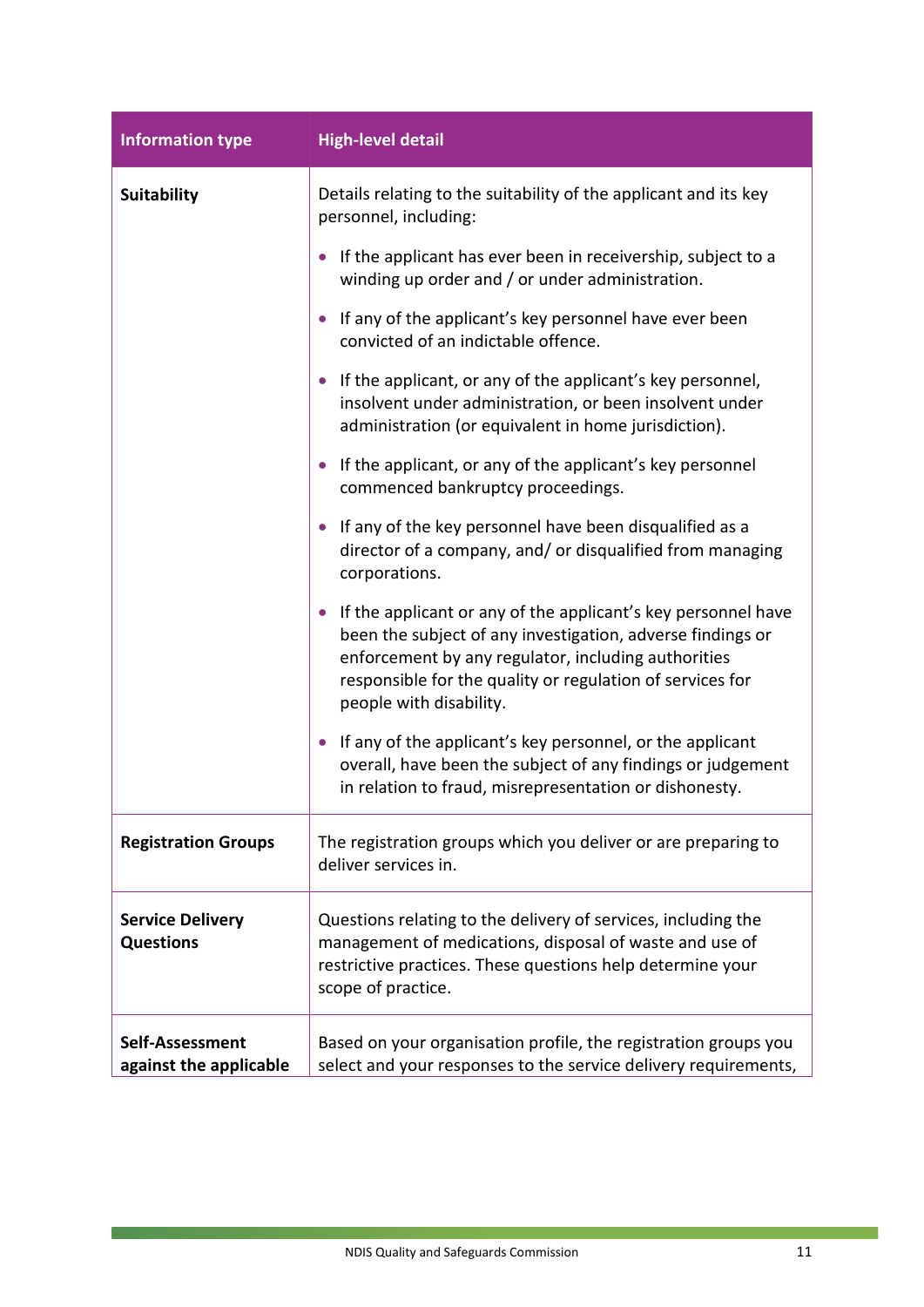| <b>Information type</b>                  | <b>High-level detail</b>                                                                                                                                                                                                                              |
|------------------------------------------|-------------------------------------------------------------------------------------------------------------------------------------------------------------------------------------------------------------------------------------------------------|
| <b>NDIS Practice</b><br><b>Standards</b> | the system will identify the NDIS Practice Standards relevant to<br>your application.                                                                                                                                                                 |
|                                          | You will be asked to demonstrate how you meet the<br>requirements of the relevant modules. You will have a limit of<br>300 words, 2,000 characters to address each outcome.<br>Supporting documentation against your claims is also required.         |
|                                          | You can also upload up to 7 attachments, no larger than 2MB<br>each.                                                                                                                                                                                  |
|                                          | Note – additional documentation can be supplied to the<br>approved quality auditor once you have one associated with<br>your application. The approved quality auditor can upload this<br>information to your registration record.                    |
| <b>Service Profile</b>                   | The number of NDIS participants to which you deliver, or<br>$\bullet$<br>intend to deliver, services to.                                                                                                                                              |
|                                          | The number of workers (including employees, volunteers<br>$\bullet$<br>and contractors) delivering NDIS supports.                                                                                                                                     |
|                                          | The participant groups to which you deliver or intend to<br>$\bullet$<br>deliver services to:                                                                                                                                                         |
|                                          | Acquired brain injury<br>$\circ$<br>Aged care<br>$\circ$<br>Autism<br>$\circ$<br>Dementia<br>$\circ$<br>Intellectual disability<br>O<br>Mental health<br>$\circ$<br>Physical disability including sensory disability<br>O<br>Spinal injury<br>$\circ$ |
|                                          | Ventilator dependent<br>$\circ$                                                                                                                                                                                                                       |
|                                          | The age groups which you deliver, or intend to deliver to:                                                                                                                                                                                            |
|                                          | $0 - 6$ years<br>$\circ$<br>$\circ$ 7 - 16 years<br>$17 - 65$ years<br>$\circ$<br>Over 65 years<br>$\circ$                                                                                                                                            |

<u> 1989 - Johann Barnett, mars et al. 1989 - Anna anno 1989 - Anna ann an t-Anna ann an t-Anna ann an t-Anna ann</u>